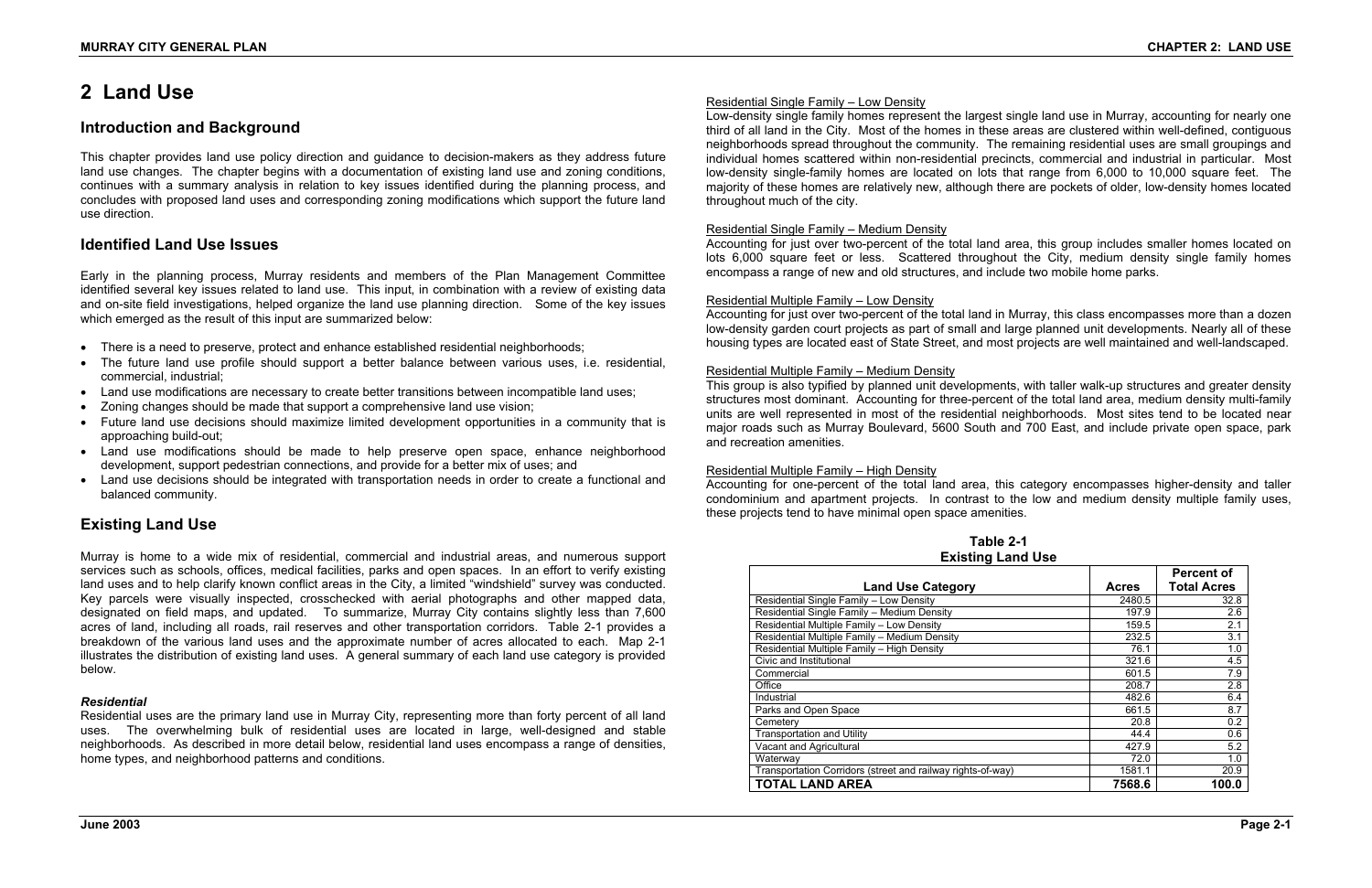#### *Civic and Institutional*

Civic and institutional uses include schools, churches, Cottonwood Hospital, Murray City Hall, fire stations, police facilities and other public offices and facilities. Nearly five percent of Murray's land area is in institutional use, the largest single use being Cottonwood Hospital.

#### *Commercial*

Almost eight-percent of the total land in Murray is commercial. Much of the commercial development is located along State Street, at three nodes along 900 East, and along 4500 South west of Interstate 15.

State Street commercial areas provide some local services, but function mainly as regional retail shopping for people outside of the community. Some key State Street commercial uses include Fashion Place Mall, various car dealerships, and the new Costco/Eagle Point retail centers at 5300 South. The 900 East commercial nodes also focus on regional shopping needs, but also include neighborhood uses such as supermarkets and specialty stores. With the exception of Fashion Place Mall, most commercial uses are single-story structures. The scale of commercial operations range from small shops to large "big box" buildings.

#### *Office*

Accounting for nearly three-percent of the total land in the City, offices are concentrated around Interstate 15 at 5300 South. Smaller areas are found along the State Street and 900 East commercial areas, along 4500 South east of State Street, and along the south edge of Winchester Street between State Street and 900 East. The majority of office uses are smaller and lower in height, although some taller structures are also evident.

#### *Industrial*

Industrial uses account for more than six-percent of the total land. Most industrial uses are centered in a broad corridor between Interstate 15 and the TRAX rail line, with another large grouping located west of Interstate 15 between 4800 South and the north city limits. Murray's industries tend to represent a broad range of uses, including older production facilities, newer storage uses, some modern manufacturing and assembly stations, and industrial/office combinations.

The original smelters, mills and other heavy industries that typified Murray's industrial base have been replaced and/or redeveloped with service-type industries or other uses during the past several decades. Many of the original industrial sites have only been partially redeveloped, and include substantial portions of underutilized and vacant land, and dilapidated buildings.

#### *Parks and Open Space*

Representing nearly nine-percent of the total land in Murray is a well-developed system of parks and open space. Dominated by the Jordan River Parkway at the western fringe of the city and Murray Park in the center, other key park and open spaces are Mick Riley Golf Course, Murray Parkway Golf Course, numerous neighborhood and local parks, and an open, contiguous power corridor near the west edge of the city.

#### *Cemetery*

At just over 20 acres, Murray City Cemetery is a public facility. It is the only cemetery in Murray City.

#### *Transportation and Utility*

Accounting for less than one-percent of the total land area in Murray, this category includes three light rail/TRAX stations, the Murray Power generation plant, electrical substations, public maintenance facilities, and a large satellite dish/microwave tower station.

#### *Vacant Land and Agricultural*

This category accounts for nearly six-percent of land in the City. Key vacant uses include the former ASARCO Smelter site west of State Street and 5300 South (currently being redeveloped with the IHC Regional Medical Center and Costco), a large swath of land straddling the Union Pacific rail line from 4500 South north to the city limits (slated for transit-oriented redevelopment as part of the Murray North TRAX Station neighborhood), and a large piece of land adjacent to a mobile home park at 700 West and Winchester Street.

Agricultural parcels are scattered throughout the area, particularly within residential neighborhoods, and along the banks of the Jordan River, Big Cottonwood Creek and Little Cottonwood Creek. Most agricultural sites are remnants from earlier times when the area was agricultural in nature, and currently serve only marginal agricultural purposes. Nearly all include a home or home on lots ranging from less than one-half acre to nearly five acres. Many of the largest agricultural holdings are located near fertile soil areas adjacent to the Jordan River.

#### *Waterways*

The three waterways in Murray are the Jordan River, Big Cottonwood Creek and Little Cottonwood Creek. The Jordan River includes large tracts of designated open space in the southern and central reaches that form the Jordan River Parkway. In contrast, Big Cottonwood Creek and Little Cottonwood Creek are limited to narrow creek beds, and in most locations are not officially designated as open space or waterway corridors, particularly when passing through and between private properties.

#### *Transportation Corridors*

Accounting for more than one-fifth of the total land area, this category includes all public road and rail reserves within the City. Key transportation corridors include Interstate 15, Interstate 215, and the Denver and the Rio Grande/UTA TRAX line.

# **Existing Zoning**

There are seventeen zoning classifications in place in Murray City – one agricultural, ten residential, three commercial, one industrial, an open space zone, and one hospital zone. Map 2-2 illustrates the distribution of zoning districts, and Table 2-2 lists the percentage of land covered by each zone. A short description of the general intent and uses allowed in each zone is presented in the following text.

#### *Agricultural Zone*

The purpose of the agricultural zone is to encourage and maintain agricultural uses and open spaces. This zone is intended to include activities associated with light agricultural uses, while allowing single family dwellings and parks. The minimum lot area for agricultural uses is one acre.

#### *Residential Zones*

There are ten Residential Zones, which together account for more than half of the total acreage in the city. Most of the residential zones encourage single-family dwellings on relatively large lots (6,000 to more than 20,000 square feet). However, all zones except the residential mobile home zone allow planned unit developments or dwellings groups as a conditional use. The planned unit development (PUD) zone allows for clustering of buildings and mixed use. In addition, developers can obtain density bonuses in multiplefamily residential zones through a conditional use permit by meeting criteria set forth in the Murray City Zoning Ordinance for urban design/neighborhood compatibility, energy efficiency, structure design, landscaping, building materials, and parking facilities. In addition, residential uses are allowed in all zones as part of mixed use developments. Table 2-3 describes the general purpose and lot requirements for each residential zone.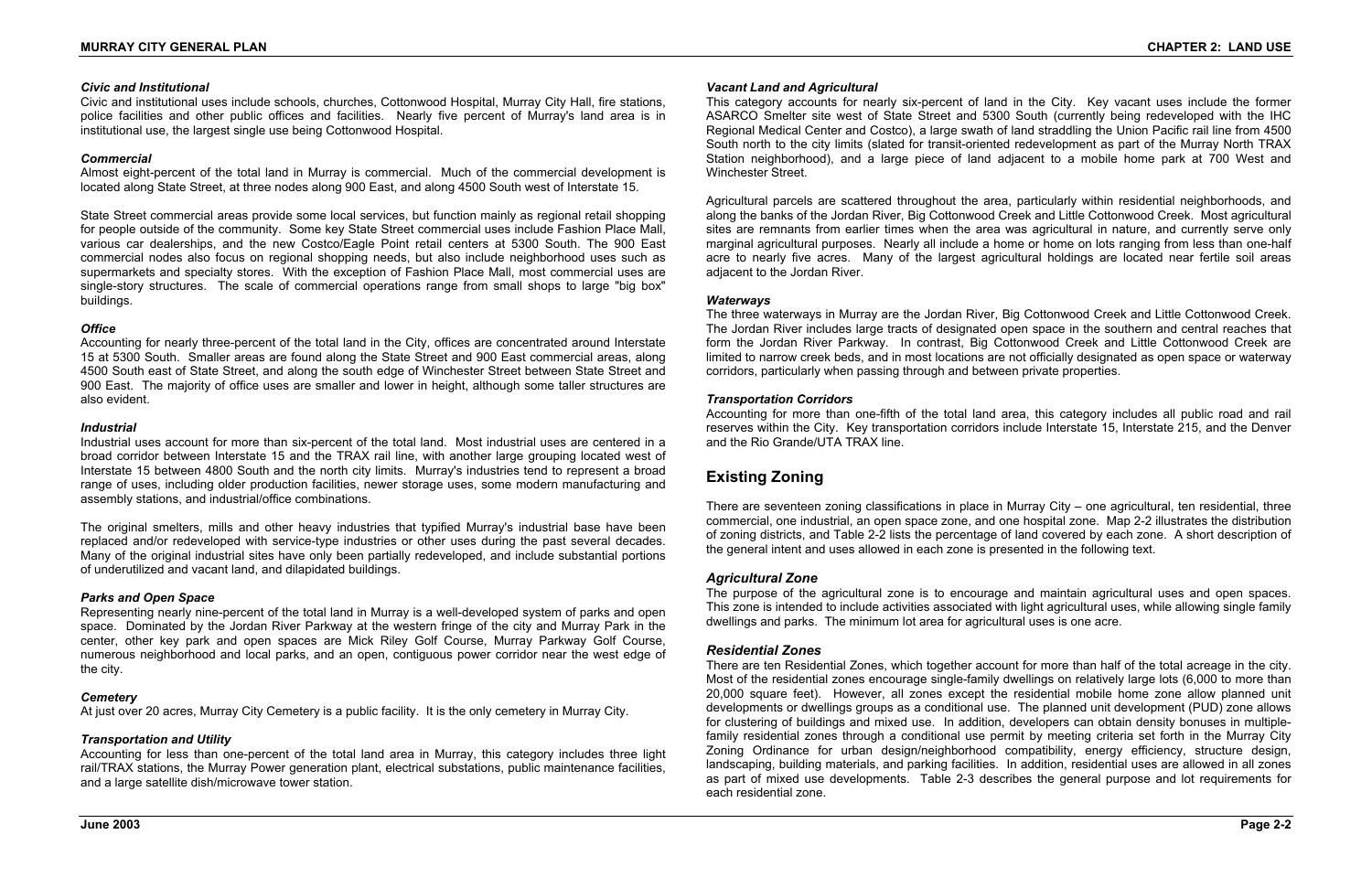| Table 2-2 |              |
|-----------|--------------|
|           | istina Zonin |

The **Commercial Development Conditional Zone (C-D-C)** accommodates businesses, commercial, entertainment, and other related activities that serve the community and surrounding areas. Uses allowed in this zone are intended as part of local and regional shopping centers. Most retail, commercial, office, and entertainment uses are permitted in this zone, or are permitted as conditional uses.

| <b>Existing Zoning</b>                                    |                                             |
|-----------------------------------------------------------|---------------------------------------------|
| <b>Zoning Category</b>                                    | <b>Percent of</b><br><b>Total Land Area</b> |
| $A-1$                                                     |                                             |
| Agricultural                                              | 7.0                                         |
| $\overline{R-1}$ -6                                       |                                             |
| Single Family Low Density Residential                     | 2.3                                         |
| $\overline{R}$ -1-8                                       |                                             |
| Single Family Low Density Residential                     | 39.6                                        |
| $R-1-10$                                                  |                                             |
| Single Family Low Density Residential                     | 4.1                                         |
| $R - 1 - 12$                                              |                                             |
| <b>Single Family Low Density Residential</b>              | 0.2                                         |
| $R-M-10$                                                  |                                             |
| Multiple Family Medium Density Residential                | 4.0                                         |
| $R-M-15$                                                  |                                             |
| Multiple Family Medium Density Residential                | 2.4                                         |
| $R-M-20$                                                  |                                             |
| Multiple Family High Density Residential                  | 0.8                                         |
| $R-M-25$                                                  |                                             |
| Multiple Family High Density Residential                  | $0.0^{1}$                                   |
| $R-M-H$                                                   |                                             |
| Mobile Home Residential                                   | 1.3                                         |
| $C-N-C$                                                   |                                             |
| <b>Commercial Neighborhood Conditional</b><br>$C$ -D- $C$ | 0.7                                         |
| <b>Commercial Development Conditional</b>                 | 13.5                                        |
| G-O                                                       |                                             |
| <b>General Office</b>                                     | 2.9                                         |
| $M-G-C$                                                   |                                             |
| <b>Manufacturing General Conditional</b>                  | 15.1                                        |
| O-S                                                       |                                             |
| Outdoor Space                                             | 5.7                                         |
|                                                           |                                             |
| H                                                         |                                             |
| Hospital                                                  | 0.4                                         |
|                                                           |                                             |
| <b>Total</b>                                              | 100.00                                      |

# *Commercial Zones*

# **Table 2-3 Existing Zoning: General Description of Residential Zones**

| <b>Residential</b> |                                                                                                                           | LABUNG LUNNG. OGNGIAI DESCRIPTION OF RESIGNINAL LUNGS                                                                                                                                                                                                                                                                                                                                                       |
|--------------------|---------------------------------------------------------------------------------------------------------------------------|-------------------------------------------------------------------------------------------------------------------------------------------------------------------------------------------------------------------------------------------------------------------------------------------------------------------------------------------------------------------------------------------------------------|
| Zone<br>$R-1-6$    | <b>Lot Size</b><br>6,000 sq. ft. min.                                                                                     | <b>Purpose</b><br>Single-family medium density residential.                                                                                                                                                                                                                                                                                                                                                 |
|                    |                                                                                                                           | Intended to provide varied housing style and<br>character. PUD as conditional use.                                                                                                                                                                                                                                                                                                                          |
| $R-1-8$            | 8,000 sq. ft. min.                                                                                                        | Single-family low density residential. Intended<br>to encourage and promote family environment.<br>PUD as conditional use.                                                                                                                                                                                                                                                                                  |
| $R-1-10$           | 10,000 sq. ft. min.                                                                                                       | Single-family low density residential. Intended<br>to encourage and promote family environment.<br>PUD as conditional use.                                                                                                                                                                                                                                                                                  |
| $R-1-12$           | 12,000 sq. ft. min.                                                                                                       | Single-family low density residential. Intended<br>to encourage and promote family environment.<br>PUD as conditional use.                                                                                                                                                                                                                                                                                  |
| $R-1-14$           | 14,000 sq. ft. min.                                                                                                       | Single-family low density residential. Intended<br>to encourage and promote family environment.<br>PUD as conditional use.                                                                                                                                                                                                                                                                                  |
| $R-1-20$           | 20,000 sq. ft. min.                                                                                                       | Single-family low density residential. Intended<br>to encourage and promote family environment.<br>PUD as conditional use.                                                                                                                                                                                                                                                                                  |
| R-M-10             | 8,000 sq. ft. min. for one<br>unit; 11,000 sq. ft. min. for<br>2 units; more than 2 units<br>at rate of 7 units per acre  | Multiple-family low density residential.<br>Intended to allow opportunity for varied housing<br>styles and character. PUD as conditional use.                                                                                                                                                                                                                                                               |
| R-M-15             | 8,000 sq. ft. min. for one<br>unit; 10,000 sq. ft. min. for<br>2 units; more than 2 units<br>at rate of 12 units per acre | Multiple-family medium density residential.<br>Intended to allow opportunity for varied housing<br>styles and character. PUD as conditional use.                                                                                                                                                                                                                                                            |
| R-M-20             | 8,000 sq. ft. min. for one<br>unit; 10,000 sq. ft. min. for<br>2 units; more than 2 units<br>at 17 units per acre         | Multiple-family high density residential.<br>Intended to allow opportunity for varied housing<br>styles and character. PUD as conditional use.                                                                                                                                                                                                                                                              |
| <b>R-M-25</b>      | 8,000 sq. ft. min. for one<br>unit; 10,000 sq. ft. min. for<br>2 units; more than 2 units<br>at 22 units per acre         | Multiple-family high density residential.<br>Intended to allow opportunity for varied housing<br>styles and character. PUD as conditional use                                                                                                                                                                                                                                                               |
| $R-M-H$            | 6,000 sq. ft. min. for one<br>unit; 10 acres min. for any<br>mobile home<br>development                                   | Residential mobile home zone. Intended to<br>provide residential environment that<br>accommodates mobile homes and is<br>characterized by attractively landscaped mobile<br>homes and modular units with amenities<br>comparable to any other residential<br>development. Intended to assure high degree<br>of compatibility with adjacent residential<br>development. Must be developed under one<br>plan. |

*<sup>1</sup> The R-M-25 Zone was established during the planning period, accounting for the absence of corresponding zoned land.*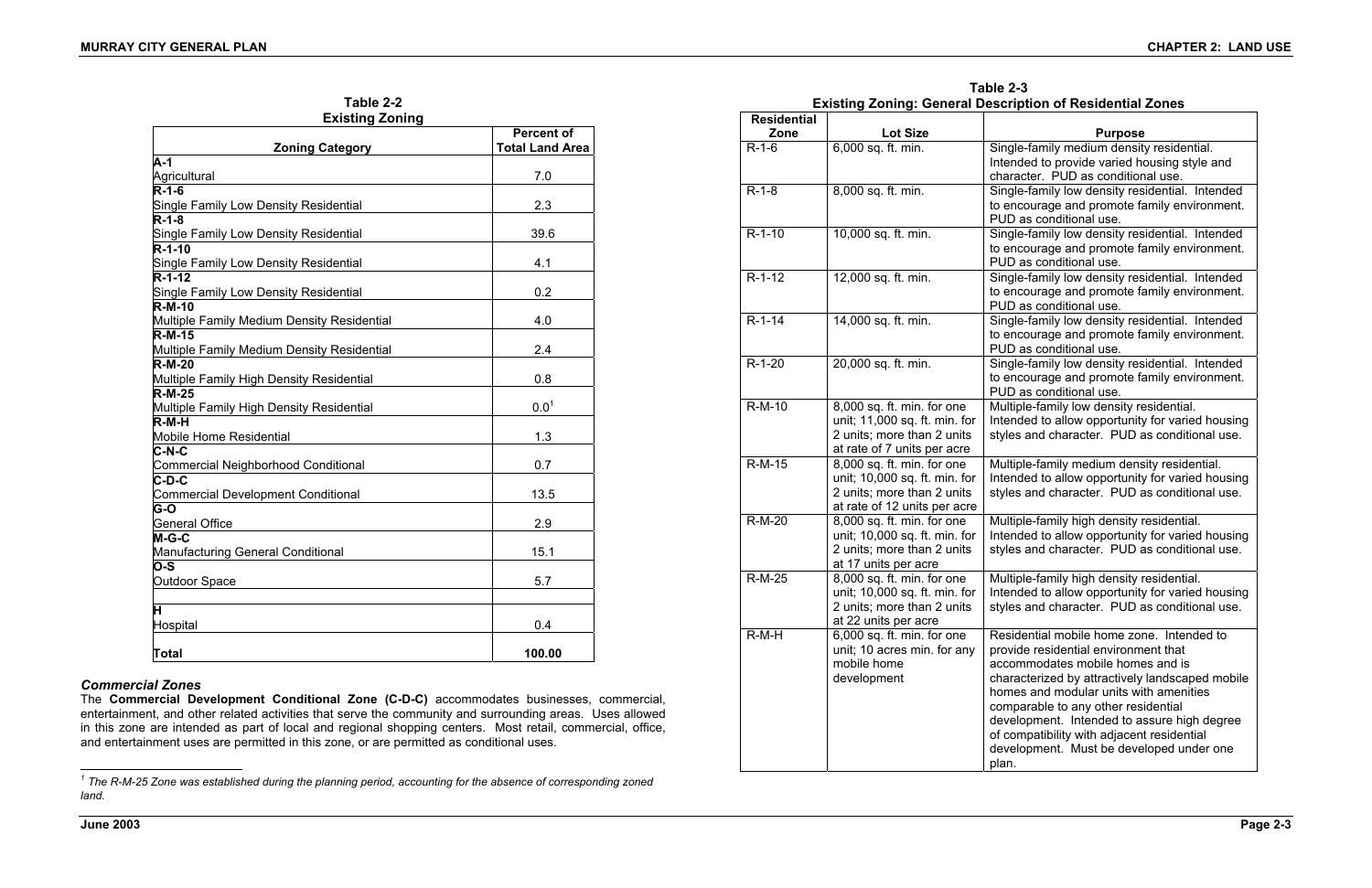The **Commercial Neighborhood Conditional Zone (C-N-C)** is essentially a neighborhood commercial zone that allows commercial and service uses for surrounding neighborhoods, usually within a convenient walking distance. This district makes up 0.6 percent of the total land area. Permitted uses include shops for electrical supplies; hardware; variety stores; food; apparel and accessories; furniture; electronics; office equipment and supplies; eating places; book stores; sporting goods; garden supplies; banking; dry cleaning; beauty and barber services; massage therapy; locksmiths; and postal services, among others. The regulations for this zone ensure that uses fit with the surrounding neighborhood scale and character, and that facilities will meet the needs of users. Some conditional uses that can be considered in this zone include department stores, libraries, day nurseries, libraries, and gas stations.

The **General Office Zone (G-O)** is intended to allow a wide variety of office uses in an attractive environment. This zone places significant emphasis on the physical quality of facilities to ensure a pleasing environment and achieve compatibility with the surrounding neighborhood. Uses allowed in this zone include pharmacies, optical shops, professional services, business services, governmental services, and miscellaneous service organizations. Conditional uses that may be allowed in this zone include restaurants, portrait photography; nursery, primary, and secondary education uses; day nurseries; universities, colleges, junior colleges and professional school education facilities.

#### *Industrial Zone*

The **Manufacturing General Conditional Zone (M-G-C)** covers areas where light industrial applications are desired. This zone imposes regulations that ensure the safety and quality of the environment within the district and surrounding areas. Some permitted uses in this zone include food preparation, furniture manufacture, wholesale trade, repair services, and veterinarian and animal hospital services. Conditional uses include meat packing and processing; grain mills, millwork, paper product manufacture; aircraft and motor vehicle parts and accessories, transit stations and maintenance yards, power plants, waste facilities, petroleum pump stations, fairgrounds and amusement parks, and sport activities.

### *Open Space Zone*

The **Outdoor Space Zone (O-S)** is intended to accommodate and protect open space resources for the public good and prevent encroachment from incompatible uses. Permitted uses in this zone include governmental services, sport activities, playgrounds and athletic areas, swimming areas, boat rentals and boat access sites, sport fishing sites, picnicking areas and parks. Conditional uses can include cemeteries, educational and cultural activities, amphitheaters, sports assembly, public assembly, fairgrounds, riding academies and recreation uses.

### *Hospital Zone*

The **Hospital Zone (H)** is intended to accommodate hospitals and related medical facilities in a way that blends harmoniously with the surrounding neighborhood and uses. Special attention to site layout and design is required in order to minimize impacts on surrounding residential areas. Allowed uses include medical and other health services. Conditional uses that maybe allowed include heliport pads, communication facilities, protective functions and related activities, and day nurseries.

# **Land Use and Zoning Analysis**

Over the years Murray has been transformed from a lightly populated agricultural settlement into a sophisticated urban community. According to the policies and visions of the day, vacant land has been slowly converted into properties occupied by homes, factories and schools. In most cases the decisions made have resulted in a harmonious community, while in others the outcome has been less positive, resulting in areas of incompatibility and conflicting land use patterns.

The need for better transitions between land uses was one of the main concerns expressed by the public and others during the early stages of this planning process. Finding ways to deal with established land use problems is one the primary goals of this Plan. As described below and detailed in Appendix B, three key relationships were investigated to help develop a rational approach for improving future land use relationships in Murray City.

#### **Vacant Land and Under-utilized Land Analysis**

Key vacant and underutilized sites were investigated to determine possible areas for future commercial redevelopment and intensification. To summarize, the most significant vacant and underutilized parcels are concentrated in commercial and industrial areas near the three TRAX stations and the Interstate freeway system. Smaller concentrations are situated near Fashion Place Mall, and within and around the Neighborhood Commercial area centered at 900 East and 5600 South.

#### **Land Use and Zoning Conflict Analysis**

There are several areas in Murray where existing zoning does not match the intended land use, and vice versa. Parcels zoned for residential uses but are occupied by non-residential uses generally indicate the presence of a non-conforming use within a residential neighborhood. There are relatively few instances of this type of conflict, the few examples tending to be located on the edges of residential neighborhoods. Areas where non-conforming uses occur have for the most part been mitigated to reduce the negative effects to adjacent residences.

A land use/zoning conflict that is of greater concern occurs where residential uses are located in areas zoned for non-residential uses. Also tending to occur at the edge of established residential neighborhoods, this pattern typifies residential precincts that have been rezoned for higher uses and are awaiting redevelopment. In these cases, the existing residential uses are placed in a "holding pattern" awaiting transformation, while investment and basic maintenance is curtailed, resulting in a deteriorated neighborhood condition. Left unchecked, the declining environment often spreads to the adjacent neighborhoods, reducing confidence in the future of their neighborhood. In some cases deteriorated neighborhood conditions lead to additional requests for zoning changes, and progressive neighborhood deterioration.

#### **"Hot Spot" Analysis**

A number of areas experiencing land use and zoning problems identified early in the planning process were investigated in detail. Encompassing individual sites, entire neighborhoods, and segments of roads and transportation nodes, these areas present particular challenges to the growth and development. Called "Hot Spots", these sites include areas such as (1) Winchester Street; (2) 900 East; (3) State Street, (4) the Fashion Place Mall/Cottonwood Hospital area; (5) the Intermountain Health Care Regional Medical Center/Costco area, (6) the Commerce Drive area, and (7) the three Murray TRAX Station sites.

#### **Summary Analysis**

Areas with poor land use relationships and transitions are of great concern to the community. Identified problem areas will require substantial change and modification in order to stabilize and improve. There is a need to coordinate and rationalize land use and zoning in a manner that meets the long-term goals of the community. Since Murray is nearly built-out, vacant land is at a premium.

The development of vacant and underutilized parcels should be encouraged and carefully considered to ensure that the long-term needs of the community are addressed as individual land use decisions are made. Zoning modifications are necessary to ensure that the long-term planning vision for Murray City is met, and that neighborhood stability is achieved.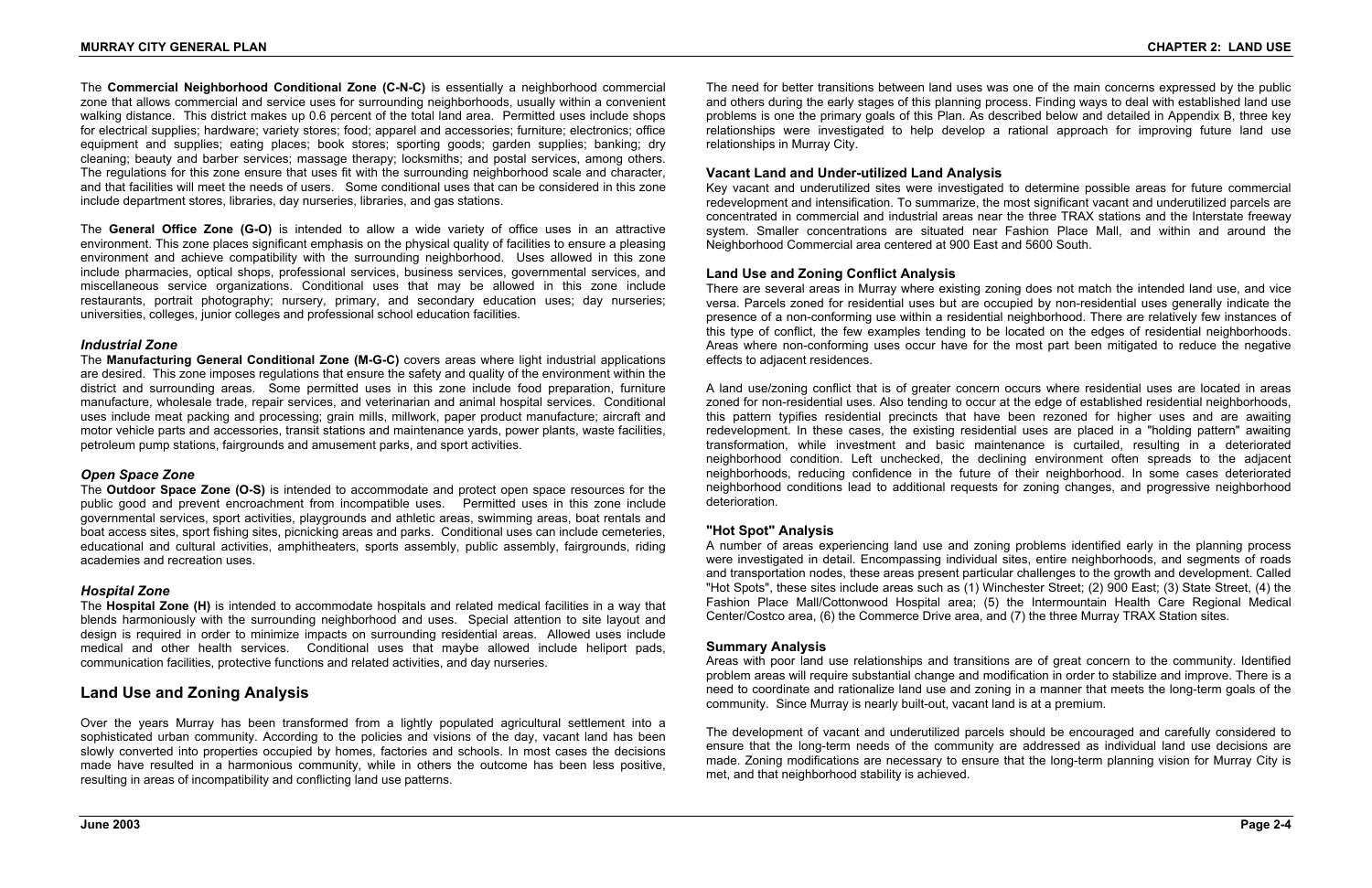# **Land Use Concept**

As illustrated in Map 2-3 and described below, the Land Use Concept illustrates the future land use vision for Murray City, and highlights some of the general modifications necessary for improving existing land use relationships.

To summarize, the Land Use Concept alters existing land use profiles and current directions of growth, particularly in the commercial core of Murray City, and along the edges of existing residential neighborhoods. The concept embraces Murray as an emerging regional power, where additional economic and land use development is desired, but land resources are limited.

In order to maximize the use of limited land resources, new and concentrated commercial and mixed uses are proposed within the Commercial Core between State Street and Interstate 15, taking good advantage of nearby "critical mass" projects such as the IHC Regional Medical Center/Costco and Eagle Point shopping center. The Land Use Concept takes advantage of enviable transportation infrastructure (I-15, 1- 215, TRAX, regional rail and Cottonwood Street) and the limited availability of vacant or "greenfield" land.

As the Commercial Core is redeveloped and concentrated, Murray's residential neighborhoods should be strengthened and protected. Future development should respect established neighborhoods, and avoid neighborhood fragmentation and land use incompatibility, particularly along the edges of existing residential neighborhoods.

The Planning Concept acknowledges a need to make changes and compromises, but not in an allencompassing fashion. Change should be carefully implemented, with appropriate tools applied on a caseby-case basis. Land use transitions, architectural controls, design guidelines and mixed-use development patterns are key mechanisms for meeting this goal.

# **Future Land Use**

Murray City's Future Land Use is illustrated in Map 2-4 and summarized in Table 2-4. This presents an idealized "snapshot" of the city at a future date, and indicates the location and extent of land use modifications necessary to achieve the Land Use Concept illustrated In Map 2-3.

As detailed in the text that follows, one land use category has been eliminated and three land use categories added to meet the Future Land Use vision of Murray City.

#### *Eliminated Land Use Category*

#### Vacant and Agricultural

This Murray General Plan assumes that all land will eventually be utilized for one purpose or another, thus no undesignated or vacant land is indicated. It is also assumed that agricultural uses will eventually be phased out and replaced with other land uses as the city reaches build out.

#### *New Land Use Categories*

#### Mixed Use

The Mixed Use category encourages and supports the development and redevelopment of Murray's Core Areas into live/work neighborhood. These neighborhoods should fit in with existing commercial, light industrial and residential uses, and take advantage of TRAX stations and transportation infrastructure.

# **Table 2-4**

|                                              | Taple 2-4              |                                         |                                    |
|----------------------------------------------|------------------------|-----------------------------------------|------------------------------------|
|                                              | <b>Future Land Use</b> |                                         |                                    |
| <b>Land Use Category</b>                     | <b>Acres</b>           | <b>Percent of</b><br><b>Total Acres</b> | <b>Percent Change</b><br>from 2002 |
|                                              |                        |                                         | <b>Existing Land Use</b>           |
| Residential Single Family - Low Density      | 2429.1                 | 32.1                                    | $-1%$                              |
| Residential Single Family - Medium Density   | 235.6                  | 3.1                                     | +19%                               |
| Residential Multiple Family - Low Density    | 150.3                  | 2.0                                     | $-7%$                              |
| Residential Multiple Family - Medium Density | 235.7                  | 3.1                                     | $+1%$                              |
| Residential Multiple Family - High Density   | 91.4                   | 1.2                                     | $+20%$                             |
| <b>Mixed Use</b>                             | 435.2                  | 5.8                                     | New Category                       |
| <b>Residential Business</b>                  | 54.2                   | 0.7                                     | New Category                       |
| Civic and Institutional                      | 258.4                  | 3.4                                     | $-20%$                             |
| Commercial                                   | 622.6                  | 8.2                                     | $+4%$                              |
| Office                                       | 274.1                  | 3.6                                     | $+31%$                             |
| Industrial                                   | 315.4                  | 4.2                                     | $-35%$                             |
| Medical                                      | 72.6                   | 1.0                                     | New Category                       |
| Parks and Open Space                         | 711.8                  | 9.4                                     | $+8%$                              |
| Cemetery                                     | 20.8                   | 0.3                                     | no change                          |
| <b>Transportation and Utility</b>            | 42.7                   | 0.6                                     | $-4%$                              |
| <b>Transportation Corridor</b>               | 1558.8                 | 20.6                                    | $-1%$                              |
| Waterway                                     | 59.9                   | 0.7                                     | $-17%$                             |
| <b>Total Area</b>                            | 7568.6                 | 100.00                                  |                                    |

Mixed Use neighborhoods are places where the line between business and residential uses are purposely blurred. Mixed Use areas support a broad range of residential, commercial, recreational, entertainment, office, and civic uses within single buildings (vertical mix use), or within a neighborhood (horizontal mixed use). Mixed Use development patterns are encouraged as part of Transit-Oriented Development (TOD) projects and other special districts (Historic Downtown and neighborhood commercial centers, for example).

The specific configurations, densities, heights and other details of Mixed Use developments should be approved as part of the project design and approval process utilizing zoning rules, design guidelines and standards, yet to be determined

#### Residential Business

The Residential Business category is also a type of mixed-use category, supporting low-scale, lowintensity commercial and business operations as transitions to adjacent residential neighborhoods.

Residential Business developments should (1) be low in scale and intensity, (2) share design characteristics with nearby residential uses, (3) provide a good neighborhood "fit" and (4) exude a distinct residential character.

Where possible, existing homes should be preserved and converted as part of Residential Business developments. Where this is not possible, or where existing structures and site conditions are prohibitive, two or more lots can be consolidated to meet the intent of this land use type. The number of curb cuts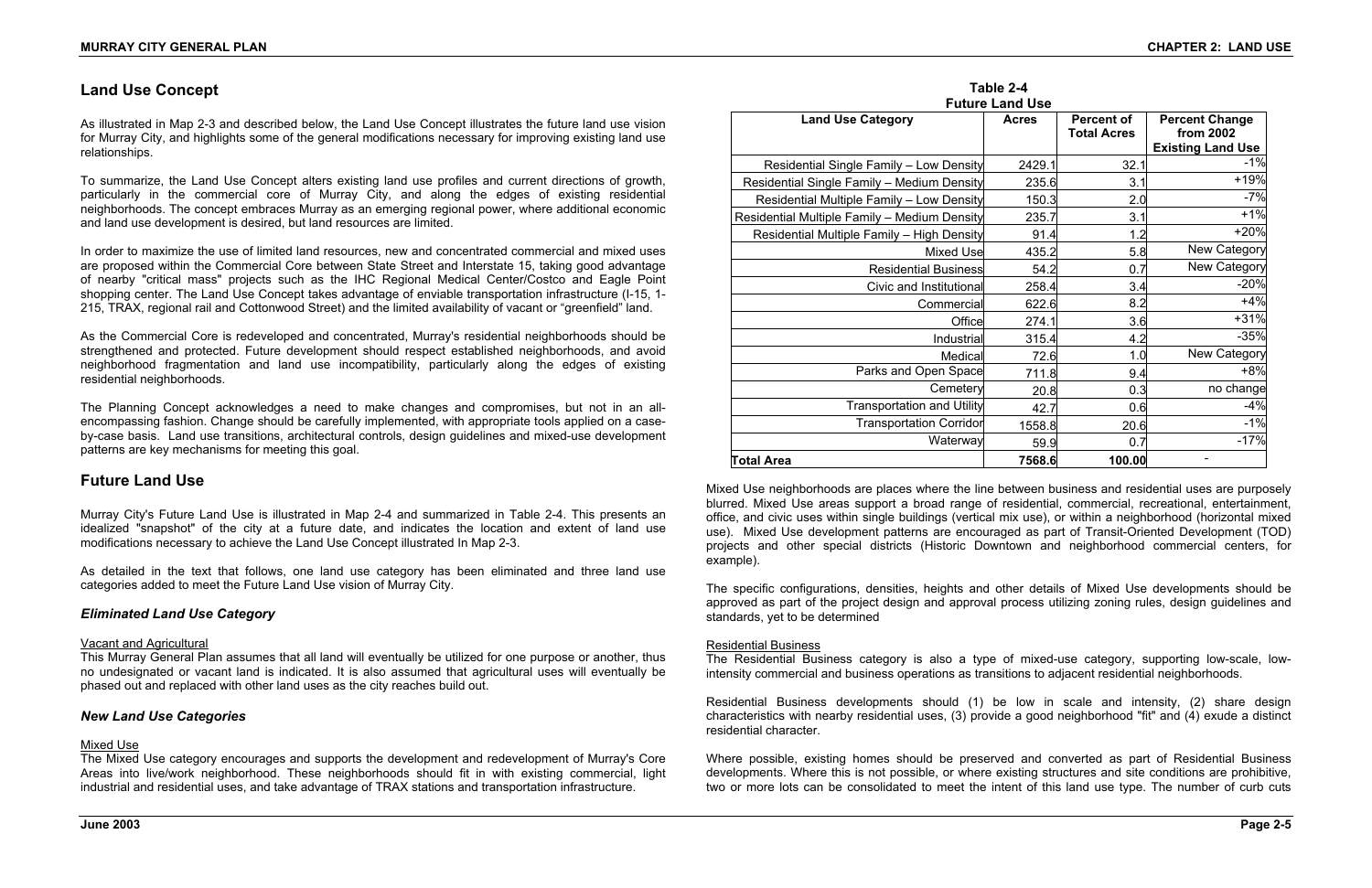providing vehicular access to Residential Business sites should be minimized, and parking consolidated where possible.

The specific configurations, densities, heights and other details of Residential Business developments should be approved as part of the project approval process utilizing zoning rules, design guidelines and standards, yet to be determined

#### Medical

The proposed IHC Regional Medical Center site has been designated as a distinct land use category.

#### *Other Future Land Use Changes*

The following describes other key land use changes envisioned for Murray City. The implementation of these changes will require time, perseverance and clear vision on the part of those charged with implementing this plan.

- The **residential** mix will increase slightly, primarily the result of medium-density single-family infill development on vacant and agricultural land, and as part of mixed-use projects.
- **Civic and community** land will decrease substantially, primarily the result of reclassifying particular uses as part of other categories.
- The amount of **commercial** land will increase slightly, the result of infill development on vacant land, and land changes within the central core area.
- **Office** uses will increase, primarily along key transit ways and within the core commercial area.
- The amount of land dedicated to **parks, open space and trails** will increase somewhat. This is due to (1) the designation of continuous open space corridors along the Jordan River, Big and Little Cottonwood Creeks and other open space corridors; (2) official designation of all parks as a specific land use category<sup>2</sup>; and (3) the introduction of a limited number of new community and local parks (see Chapter 6 for details.)
- **"Drawing a line" around existing commercial precincts** to protect adjacent residential areas. New land uses at the perimeter of existing residential areas should help stabilize existing neighborhoods and support the creation of a quality residential environment.
- Creating large **mixed-use** districts in the city core to accommodate a range of commercial and residential uses. Mixed-use development will also support redevelopment and densification, maximize the advantage supplied by TRAX and commuter rail proximities, and help create a more diverse and responsive core district.
- Encouraging mixed-use development in the **Historic Downtown** area to help stabilize the unique neighborhood profile and increase 24-hour activity in the area. Land uses in adjacent residential areas should also be stabilized to support the historic nature of the area, and the Historic Residential Area east of Historic Downtown should support mixed uses.
- • The **civic/institutional land use profile around City Hall is maintained**, with city hall remaining in its present location as a landmark institution. The former county fair grounds and southern portion of Murray Park should continue to redevelop into a site for major civic, cultural and recreational uses, with park and visitor uses such as hotels further to the south.
- The IHC Regional Medical Center site should **take advantage of Little Cottonwood Creek** as a usable and aesthetic parkway. Hospital buildings and service areas should be designed and sited to provide a continuous, pleasant and generous pedestrian passage through the site from the north,

south, east and west, particularly to accommodate pedestrian movement between Historic Downtown and Murray Central TRAX Station.

necessarily as a major source of tax revenue. The fine-grain streets, historic character, existing entertainment uses and unique State Street setting should be maintained in a effort to make Historic

• State Street north of 4800 South should be redeveloped as part of the **Historic Downtown mixed use** 

- **Mixed used development should be encouraged around the IHC site and Historic Downtown** to help create a more thriving city center and entertainment district, and to provide downtown housing options.
- Current efforts to **transform Historic Downtown into a cultural center** should continue, but not Downtown a unique, pedestrian-oriented cultural destination.
- **Land use changes along Big and Little Cottonwood Creeks and the Jordan River** should be implemented. The result should be an interconnected and meaningful open space system.
- •**Existing uses along State Street should be cleaned up and beautified**.
- • **State Street auto dealerships should be encouraged to maintain operations at existing locations and within existing commercial boundaries**.
- **State Street should be enhanced to become the main connector between hospital and medical uses, auto dealerships, and Fashion Place Mall**. New entertainment and office uses should be encouraged throughout the State Street area.
- **neighborhood**.
- • **Cottonwood Street should be developed with land uses that are compatible with adjacent and nearby residential, Transit-Oriented Development (TOD) and mixed-use areas**. This corridor could be the site for smaller start-up business and incubator space.
- 900 East is changing, and will require additional analysis. Additional design investigations should **evaluate the conversion of 900 East corridor into a parkway** that links Wheeler Farm, residential and business uses with important community gateway locations.
- The **corner property south of Wheeler Farm should retain a strong open space presence** that supports the park.
- **Winchester Street should be developed into a green parkway**, linking Wheeler Farm in the east with Jordan River Parkway to the west.
- • **4500 South from 700 West to State Street should be transformed into a major commercial**  scheduled roadway improvements.
- **Transportation improvements should be focused in the central core area**, west of State Street and east of I-15. Improvements to east-west running streets east of State Street should be a second priority, and should not conflict with the established character of the residential neighborhoods.

**corrido**r. Redevelopment should maximize the advantage of nearby freeway access points and

#### *Corresponding Zoning Changes*

The zoning changes required to achieve the future land uses described above are illustrated in Map 2-5.

# **Goals and Policies**

| Goal:   | To bring the Murray City Zoning Ordinance into conformance with the updated 2003<br><b>General Plan.</b>                                                                |
|---------|-------------------------------------------------------------------------------------------------------------------------------------------------------------------------|
| Policy: | To rewrite the Murray Zoning Ordinance to achieve a more workable and current ordinance<br>that supports the General Plan.                                              |
|         | Implementation Measure: Modify the Official Zoning Map to reflect the zoning changes<br>illustrated in Map 2-4 (Future Land Use) and Map 2-5 (Proposed Zoning Changes). |

 $2$  At present, most, but not all, parks are classified as residential land uses.